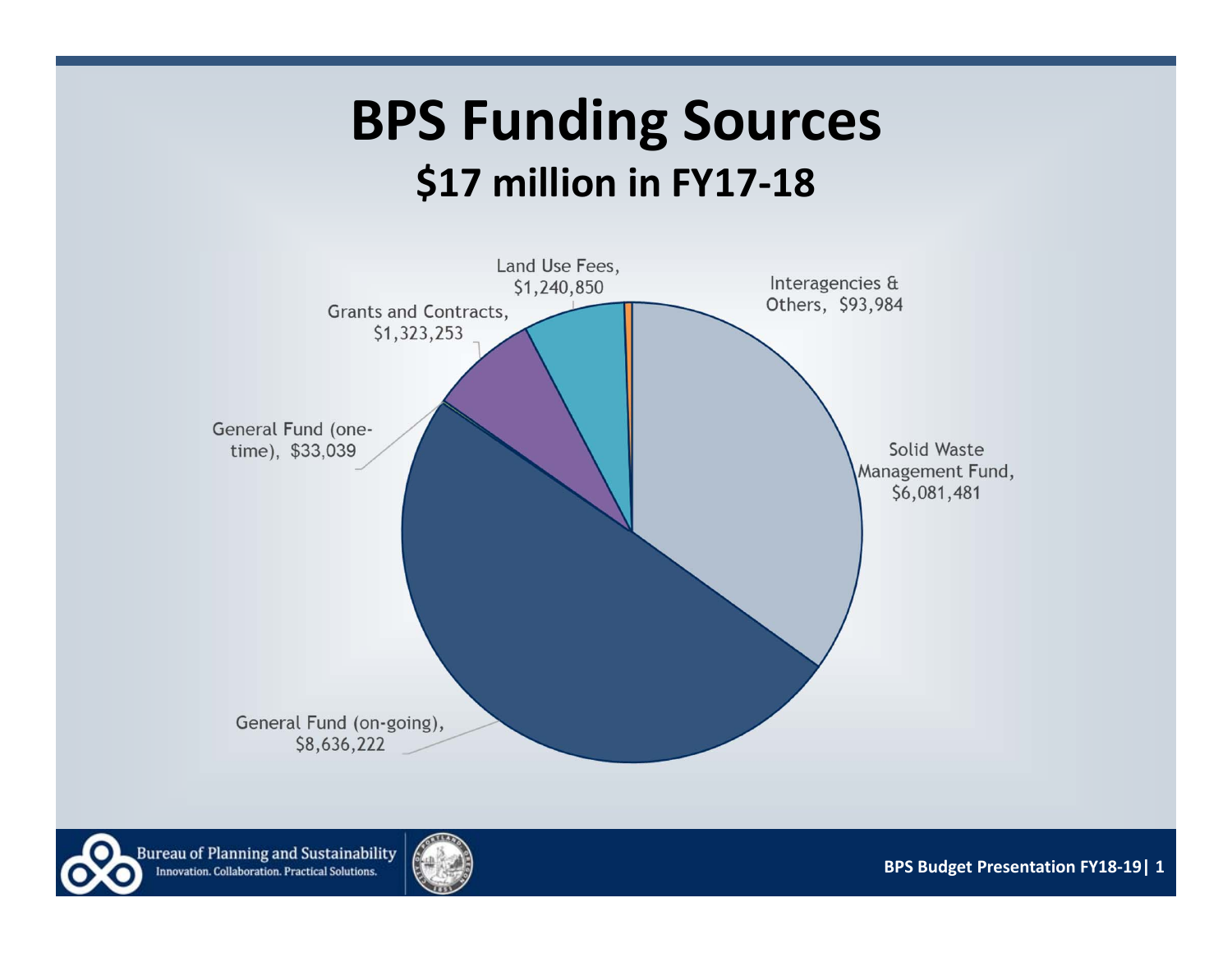

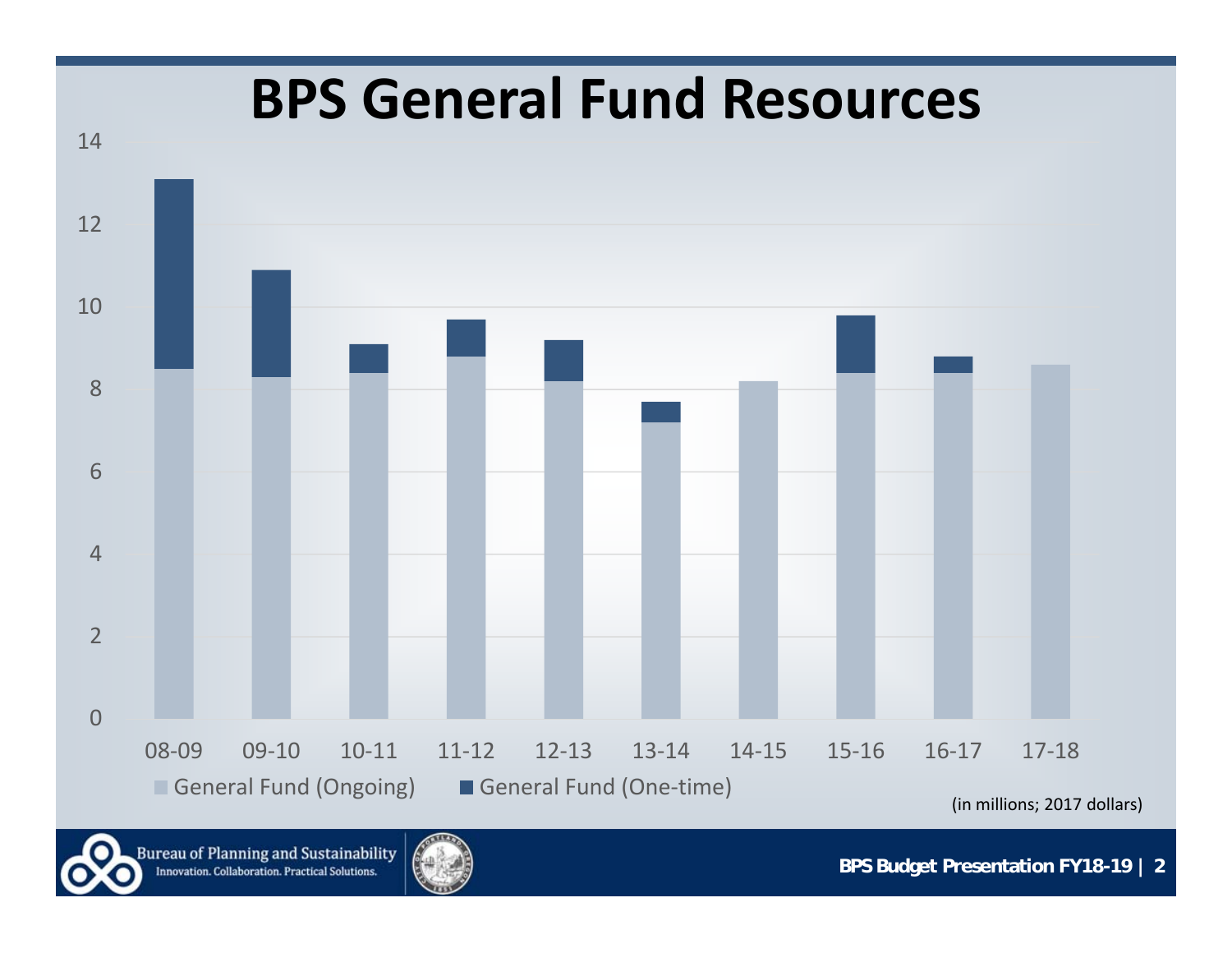**Increase the Supply and Range of Housing, Affordability and Shelter** 

|                                                                                                                            | <b>Deliverables</b>                                                                                                                                                                        | <b>Impact if Not Funded</b>                                                                                                                                                                                |
|----------------------------------------------------------------------------------------------------------------------------|--------------------------------------------------------------------------------------------------------------------------------------------------------------------------------------------|------------------------------------------------------------------------------------------------------------------------------------------------------------------------------------------------------------|
| <b>One-time General</b>                                                                                                    |                                                                                                                                                                                            |                                                                                                                                                                                                            |
| <b>Fund Requests</b>                                                                                                       |                                                                                                                                                                                            |                                                                                                                                                                                                            |
| \$503,000<br>(5 percent cut)                                                                                               | 1. In coordination with the Joint Office of Homeless<br>Services and other City bureaus, work on ways to<br>expand housing options for extremely low-income<br>and homeless households.    | 1. BPS will not be able to develop<br>specific code refinements to reduce<br>barriers to shelter options. This work is<br>needed to complement and leverage the<br>work of staff in BDS and other bureaus. |
| \$351,000<br>(w/o 5 percent cut)                                                                                           | 2. Begin work on an 18-month-long project to<br>recommend zoning code and/or map changes to<br>preserve older market-rate affordable housing and                                           | 2. BPS will lack the support staff and<br>professional service capacity to<br>undertake the project until at least                                                                                         |
| If General Funds are not<br>available for these projects,<br>PHB should be consulted                                       | historic structures in the inner-most single-dwelling<br>neighborhoods surrounding the Central City.                                                                                       | FY19-20.                                                                                                                                                                                                   |
| to see if there are<br>appropriate funding<br>sources for these efforts,<br>which will advance the<br>development of lower | 3. Update the 30-year-old Macadam Plan District<br>to increase housing and mixed-use development<br>potential on this close-in corridor in accordance<br>with the 2035 Comprehensive Plan. | 3. BPS will not be able to staff a new plan<br>for the Macadam District. This is an area<br>with great potential for relatively close-in<br>growth and increased density.                                  |
| income and market<br>rate housing.                                                                                         | 4. Assessment of Southwest Corridor housing and<br>mixed-use development sites.                                                                                                            | 4. BPS will not have adequate<br>contract/professional services to address<br>this issue as part of our other work on<br>the Southwest Corridor Project.                                                   |



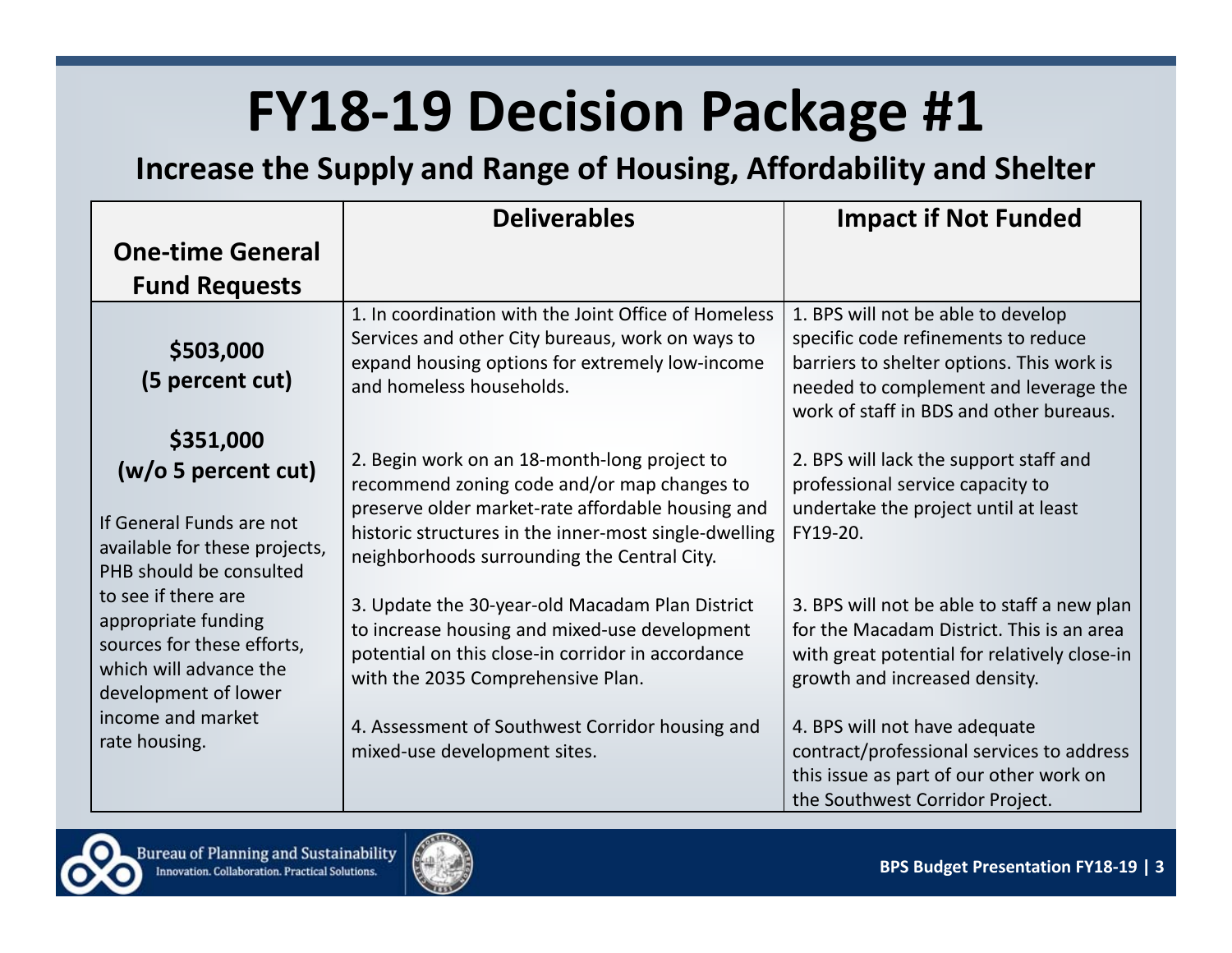#### **Achieve Equitable Development in East Portland**

|                         | <b>Deliverables</b>                                                                                                                                                                                                                                                                                                                                                                                                                                             | <b>Impact if Not Funded</b>                                                                                                                                                                                                                                                                                                                                                                                                                                                                                   |
|-------------------------|-----------------------------------------------------------------------------------------------------------------------------------------------------------------------------------------------------------------------------------------------------------------------------------------------------------------------------------------------------------------------------------------------------------------------------------------------------------------|---------------------------------------------------------------------------------------------------------------------------------------------------------------------------------------------------------------------------------------------------------------------------------------------------------------------------------------------------------------------------------------------------------------------------------------------------------------------------------------------------------------|
| <b>One-time General</b> |                                                                                                                                                                                                                                                                                                                                                                                                                                                                 |                                                                                                                                                                                                                                                                                                                                                                                                                                                                                                               |
| <b>Fund Requests</b>    |                                                                                                                                                                                                                                                                                                                                                                                                                                                                 |                                                                                                                                                                                                                                                                                                                                                                                                                                                                                                               |
| \$135,000               | Renew commitment to the East Portland Action Plan<br>(EPAP) including a focus on meeting community<br>equitable development objectives through<br>development of new mixed-use neighborhood<br>centers.<br>Work on an assessment of conditions and trends in<br>East Portland and of how public efforts combine to<br>advance community development objectives to<br>ensure coordination of leveraging public sector<br>resources and actions in East Portland. | BPS will not be able to assess conditions<br>and trends in East Portland, nor assess<br>how public agency efforts in East Portland<br>have combined to advance community<br>development objectives.<br>Lose the ability to better understand the<br>context and engage the community and<br>City agencies to clarify understanding of<br>the de-facto strategy for East Portland.<br>The goal is to improve coordination and<br>better leverage public resources and<br>actions to achieve shared objectives. |

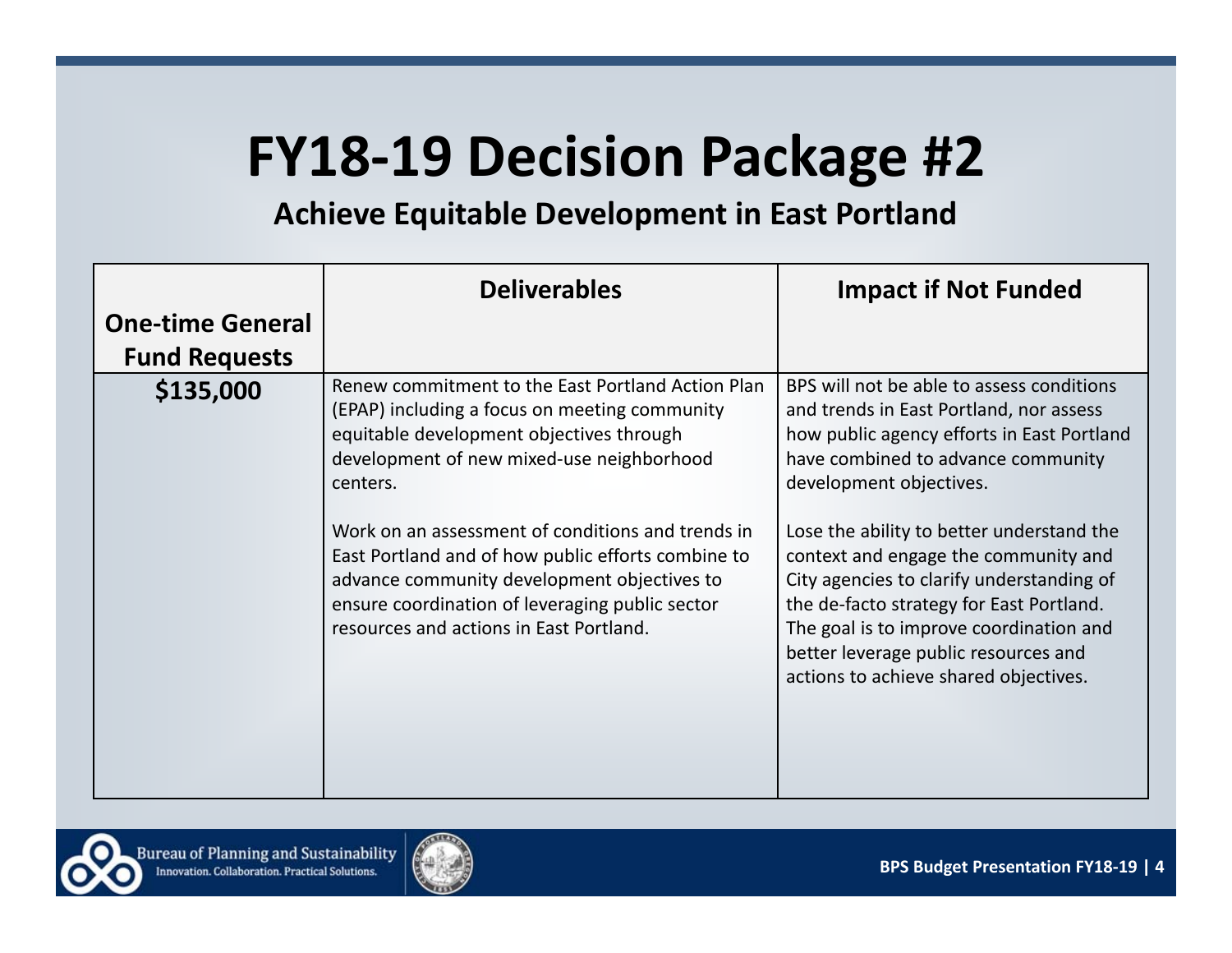**Build Modern Diverse Historic Resource Inventory**

| One-time<br><b>General Fund</b> | <b>Deliverables</b>                                                                                                                                                                                                                                                                                                                                                                                                                                    | <b>Impact if Not Funded</b>                                                                                                                                                                                                   |
|---------------------------------|--------------------------------------------------------------------------------------------------------------------------------------------------------------------------------------------------------------------------------------------------------------------------------------------------------------------------------------------------------------------------------------------------------------------------------------------------------|-------------------------------------------------------------------------------------------------------------------------------------------------------------------------------------------------------------------------------|
| <b>Requests</b>                 |                                                                                                                                                                                                                                                                                                                                                                                                                                                        |                                                                                                                                                                                                                               |
| \$80,000                        | This project allows BPS to continue the work to<br>modernize and expand the HRI as identified as a<br>priority by the Historic Landmarks Commission in<br>their 2017 State of Preservation report.<br>Specifics include expanding public access to historic<br>resource data, conducting pilot HRI surveys in under-<br>represented areas, and assisting a range of<br>community groups in documenting historic resources<br>for including on the HRI. | BPS needs City matching funds for a<br>2018 State Historic Preservation Office<br>Certified Local Government Grant, for<br>which Portland is eligible. Without<br>funding, this project will be delayed by<br>a year or more. |

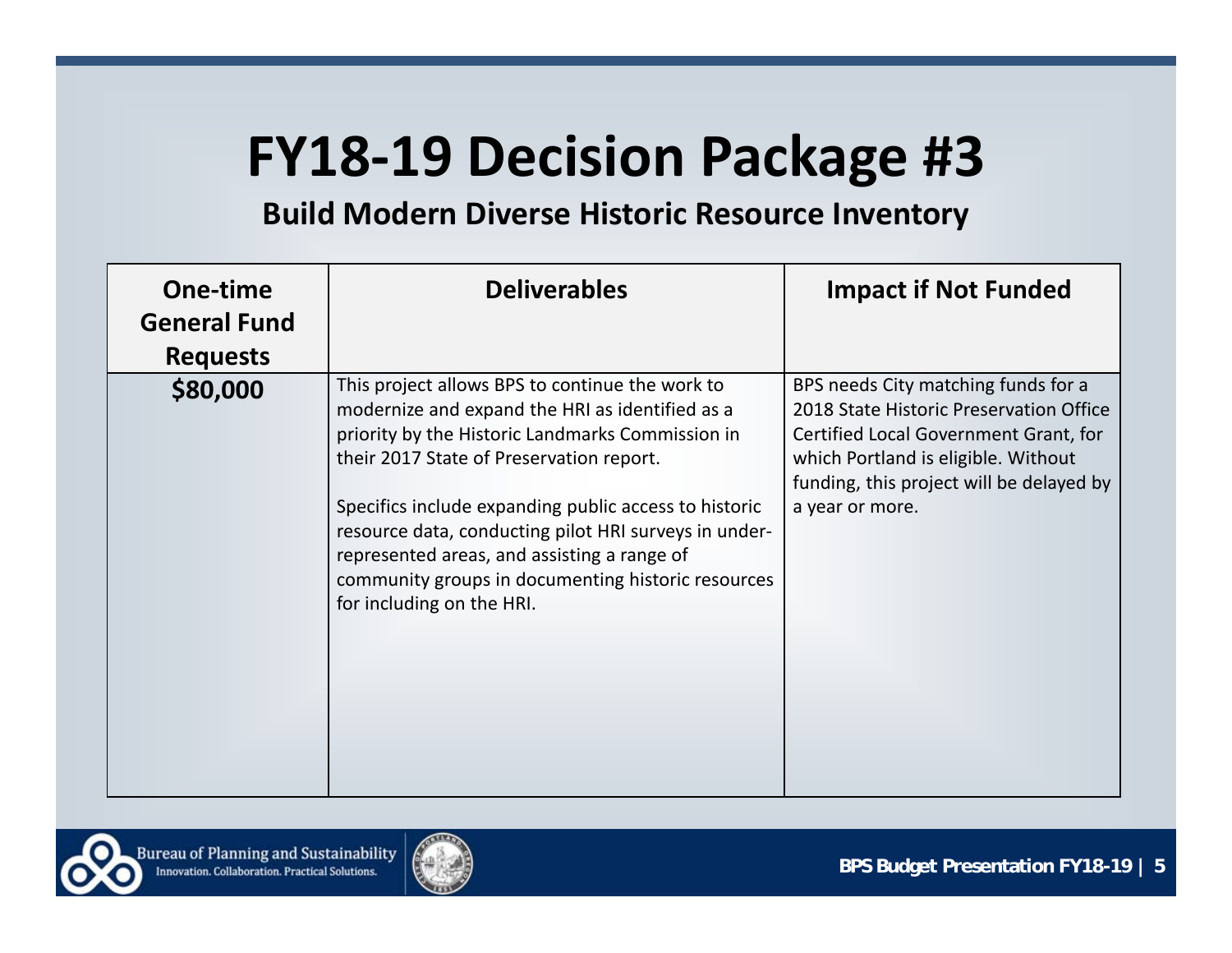#### **Advance Equity Through Smart Cities Initiatives**

| One-time<br><b>General Fund</b><br><b>Requests</b> | <b>Deliverables</b>                                                                                                                                                                                          | <b>Impact if Not Funded</b>                                                                                                                                                                                                                                                                                                               |
|----------------------------------------------------|--------------------------------------------------------------------------------------------------------------------------------------------------------------------------------------------------------------|-------------------------------------------------------------------------------------------------------------------------------------------------------------------------------------------------------------------------------------------------------------------------------------------------------------------------------------------|
| \$50,000                                           | Support creation of a group of representatives<br>from community non-profits and other<br>organizations to advise the City on addressing<br>equity issues related to access to smart cities<br>technologies. | Decrease opportunities for engaging<br>communities of color and other under-<br>served and under-represented<br>populations in planning and investment<br>processes for data and technology<br>projects and policies, including data<br>collection design to further uncover and<br>learn about inequities, disparities and<br>solutions. |
|                                                    |                                                                                                                                                                                                              | Without a better understanding of equity<br>implications, fewer data and technology<br>investments will be made for projects<br>that support improved equitable<br>economic prosperity, public safety,<br>human health, environmental health,<br>transportation/ mobility, housing and<br>resiliency.                                     |

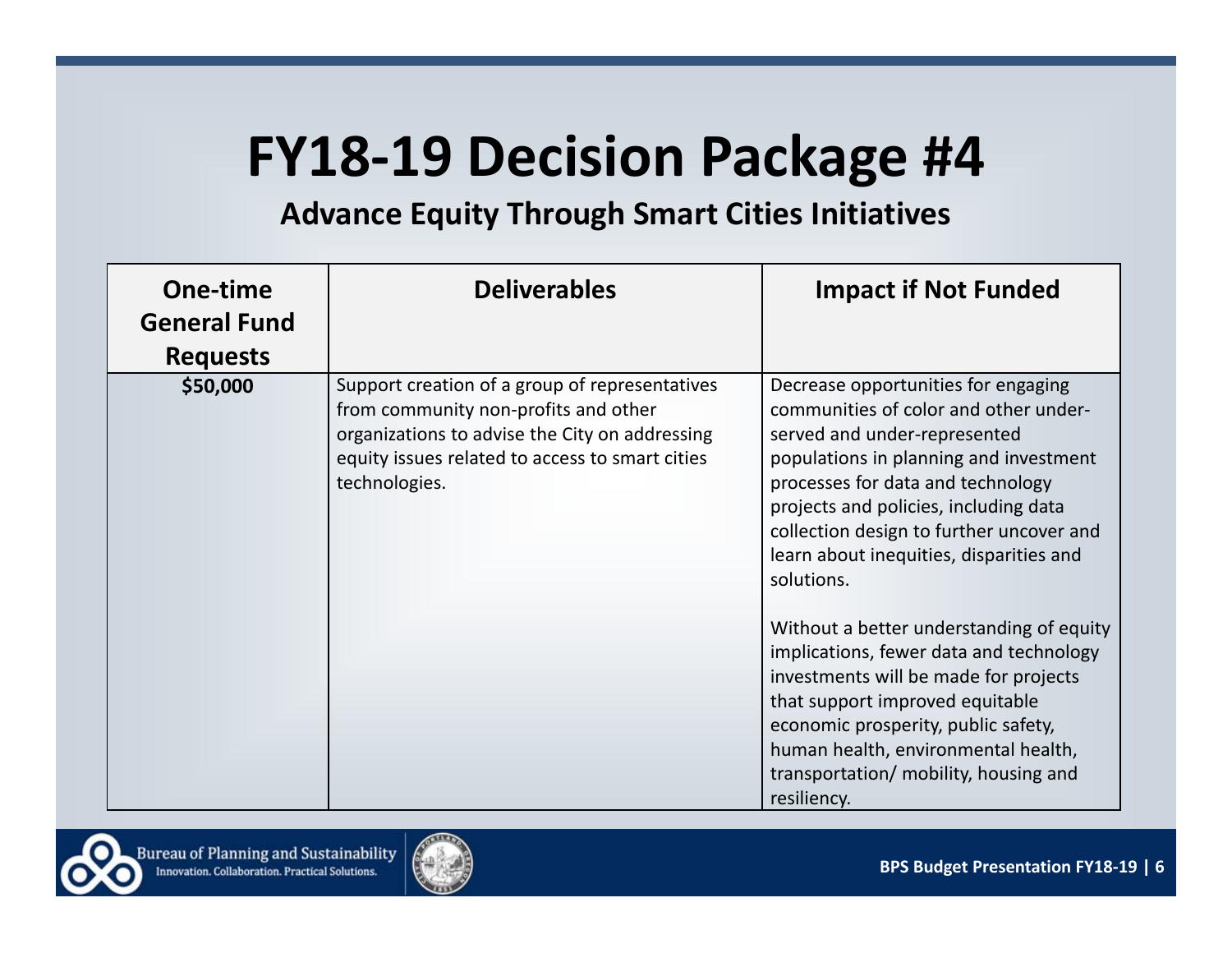| Cuts<br>(General Fund Reduction)              | <b>Deliverables</b>                                                                                                                      | Impact                                                                                                                                                                                                                                                       |
|-----------------------------------------------|------------------------------------------------------------------------------------------------------------------------------------------|--------------------------------------------------------------------------------------------------------------------------------------------------------------------------------------------------------------------------------------------------------------|
| \$356,856 for 3 positions                     | Proposed cuts affect three specific<br>housing-related projects:                                                                         | These cuts eliminate or significantly reduce the<br>bureau's ability to undertake three projects related<br>to addressing the current housing emergency. While                                                                                               |
| \$79,385 in professional<br>service contracts | 1. Addressing barriers to Shelter for<br><b>Extremely Low-Income Households</b><br>and Individuals.<br>2. Preservation of Middle Housing | these projects are priorities, BPS has more<br>discretion to postpone or cut these new projects<br>compared to other comparable work plan items.<br>Other items on the work plan for FY18-19 are either<br>projects partly funded by Metro or other entities |
|                                               | in SE Portland.                                                                                                                          | (grants), or they are two-year projects entering the<br>second year.                                                                                                                                                                                         |
|                                               | 3. Macadam Plan District Update                                                                                                          |                                                                                                                                                                                                                                                              |

| <b>Budget Note</b>      | Impact                                                                                                                                                                                                                                                                                                                  |
|-------------------------|-------------------------------------------------------------------------------------------------------------------------------------------------------------------------------------------------------------------------------------------------------------------------------------------------------------------------|
| <b>Land Use Revenue</b> | In FY17-18, City Council directed the CBO, BDS and<br>BPS to develop a plan to provide long-term funding<br>for necessary code development and revision work<br>using Land Use revenue as appropriate and<br>permissible by law. In response, a long-term funding<br>solution has been developed based on the use of an |
|                         | ongoing percentage of land use fees for future code<br>development and improvements. CBO, BPS and BDS<br>have agreed to the funding source and formula.                                                                                                                                                                 |

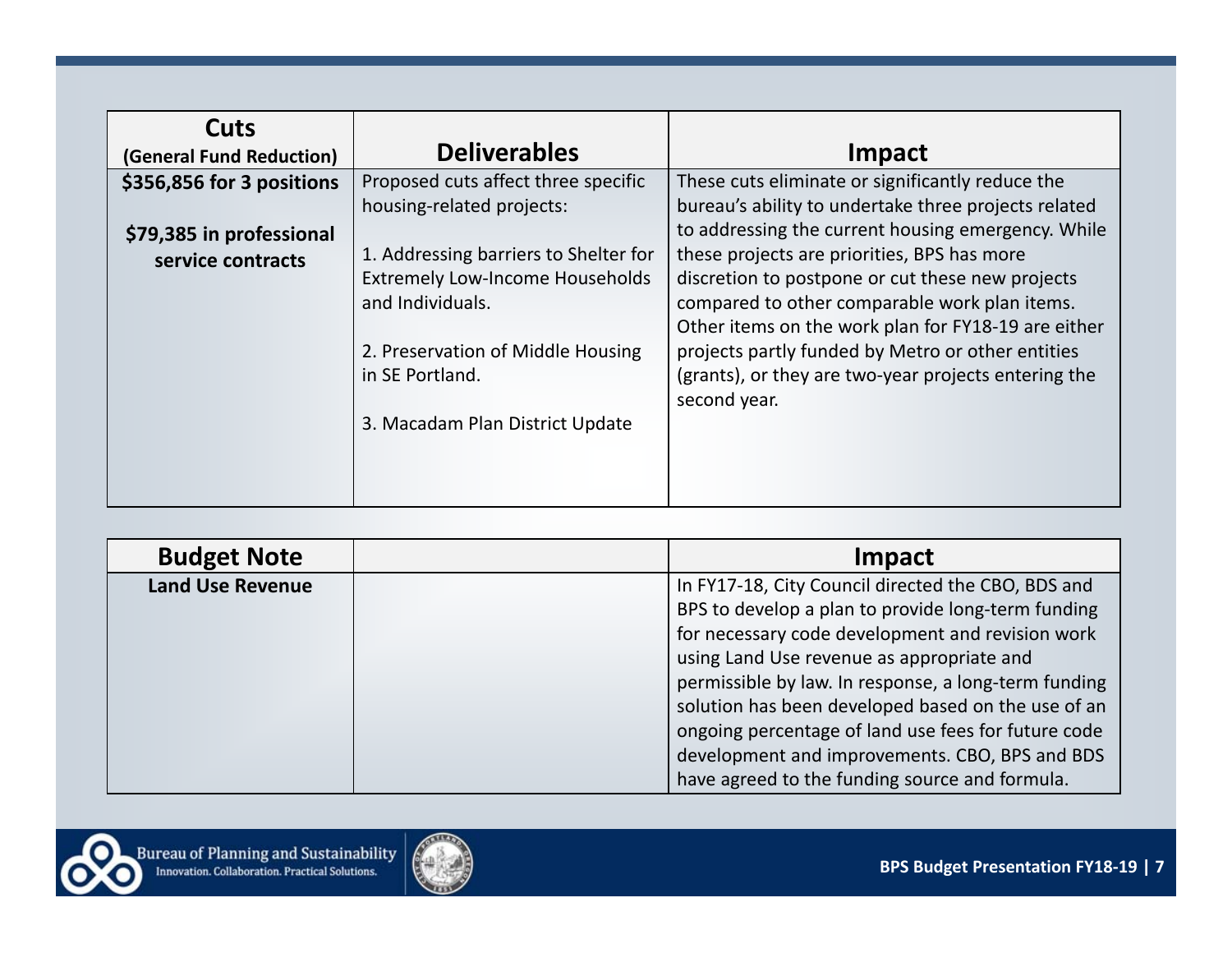## **Percent of Portlanders living in complete neighborhoods**



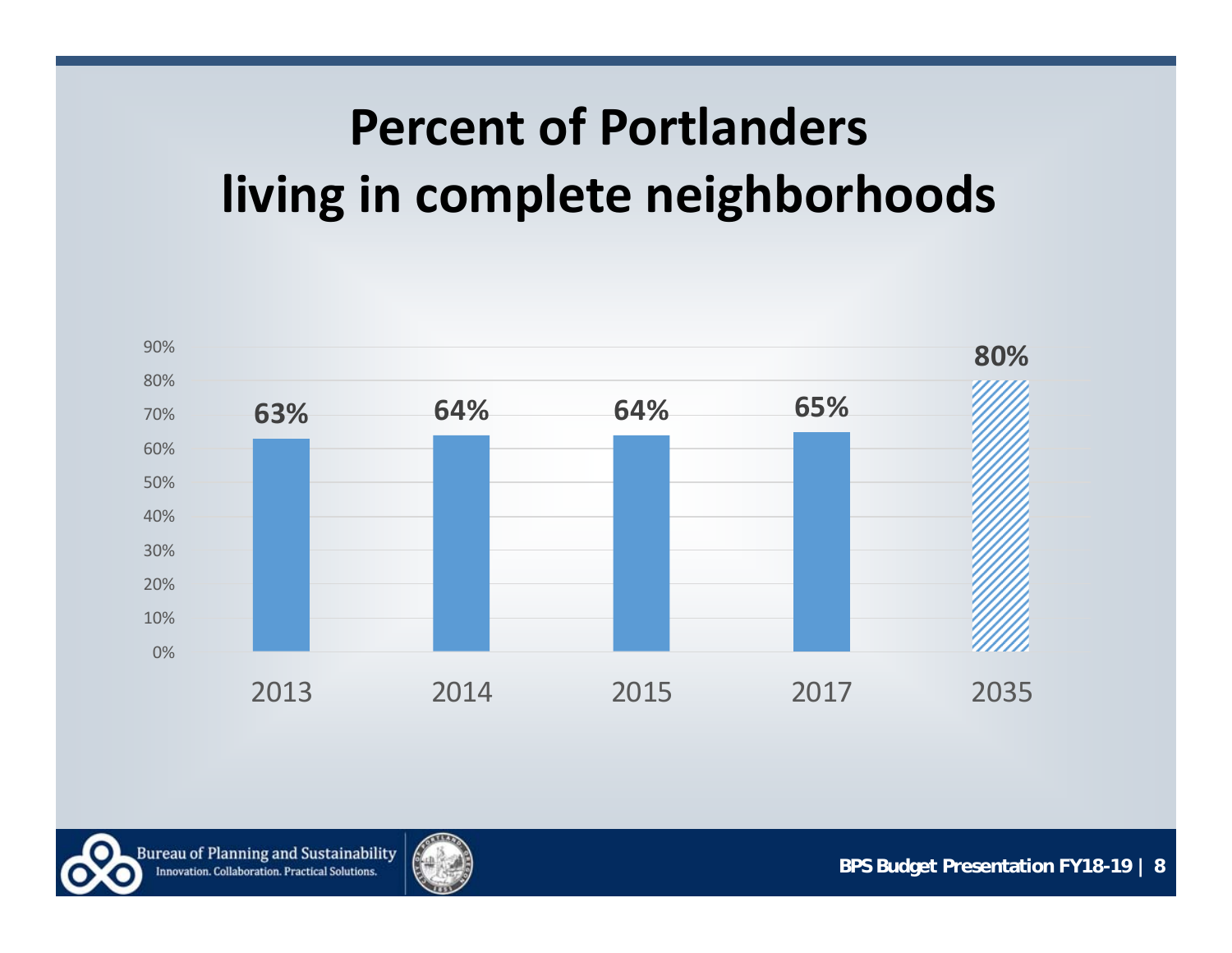### **Percent of new housing units in the four‐county region that are within Portland**



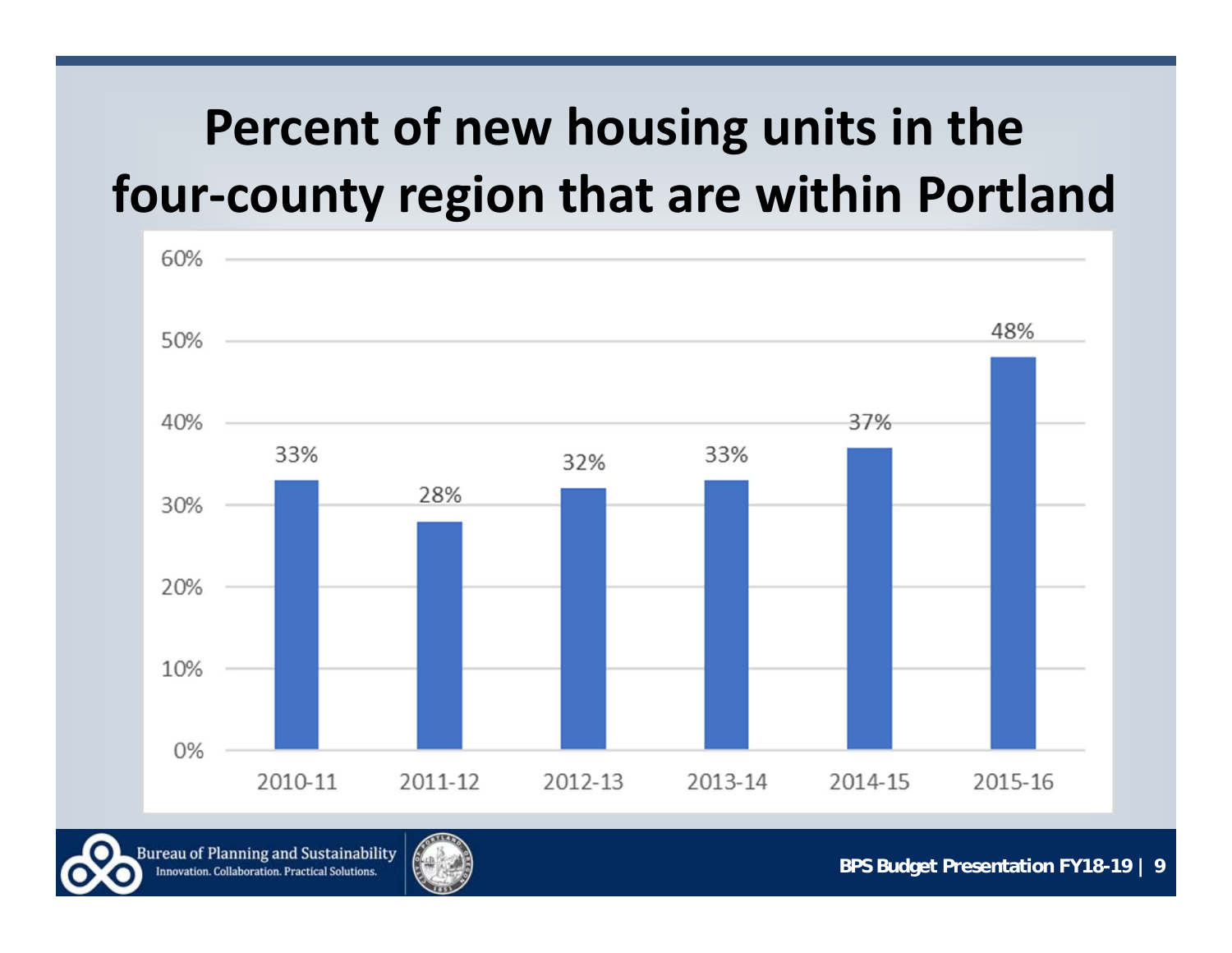### **Percent reduction in per person carbon emissions from 1990 levels**